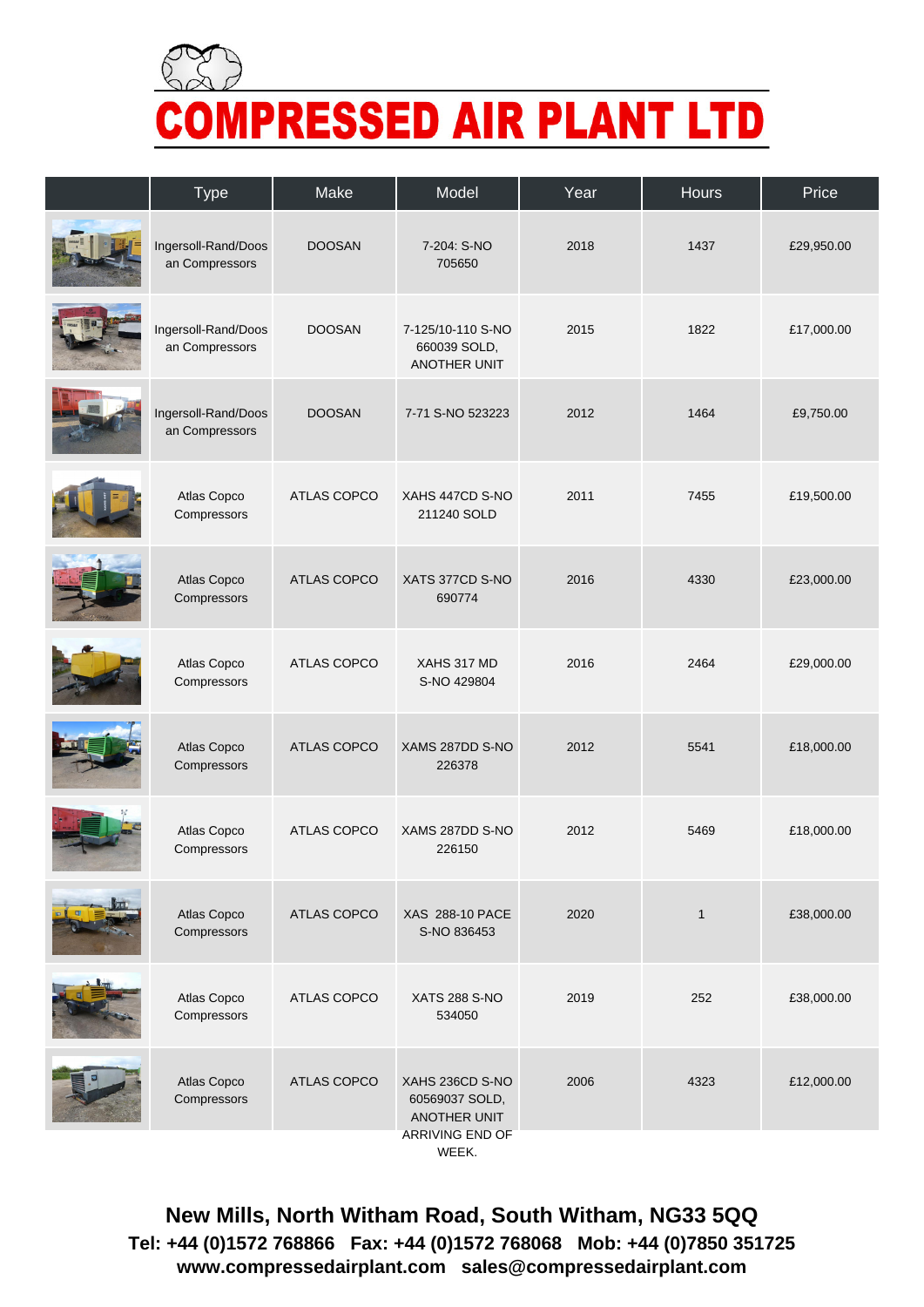| Atlas Copco<br>Compressors                          | ATLAS COPCO             | XAHS 186DD S-NO<br>80698519                        | 2008 | 3182 | £9,000.00   |
|-----------------------------------------------------|-------------------------|----------------------------------------------------|------|------|-------------|
| Atlas Copco<br>Compressors                          | ATLAS COPCO             | XAS 137KD S-NO<br>372311                           | 2015 | 2011 | £12,600.00  |
| Atlas Copco<br>Compressors                          | <b>ATLAS COPCO</b>      | XAS 137KD S-NO<br>366648                           | 2015 | 1662 | £10,000.00  |
| Atlas Copco<br>Compressors                          | ATLAS COPCO             | XAS 137KD S-NO<br>344700                           | 2014 | 1178 | £12,000.00  |
| Atlas Copco<br>Compressors                          | ATLAS COPCO             | XAS 137KD S-NO<br>309349                           | 2013 | 1715 | £11,750.00  |
| Atlas Copco<br>Compressors                          | ATLAS COPCO             | XAS 137KD S-NO<br>289469                           | 2013 | 1452 | £12,000.00  |
| Atlas Copco<br>Compressors                          | ATLAS COPCO             | XAS 137KD S-NO<br>289262                           | 2013 | 2287 | £11,800.00  |
| Atlas Copco<br>Compressors                          | <b>IRMER &amp; ELZE</b> | <b>CP275S</b>                                      | 2011 | 2505 | £8,500.00   |
| CompAir/Gardner<br>Denver<br>Compressors            | CompAir                 | TGA 1500 S-NO<br>QF1350DKU                         | 2000 | 5474 | <b>£POA</b> |
| <b>Sullair Compressors</b>                          | <b>SULLAIR</b>          | DE-18 OIL FREE<br>S-NO<br>2008810080096            | 2008 | 3966 | £45,000.00  |
| Air tools, aftercooler,<br>Dryers and Misc<br>Hoses | Kronwald                | 1000 Ltre Air<br>Receiver                          |      |      | <b>£POA</b> |
| Generators                                          | ATLAS COPCO             | QAX 12 S-NO<br>706490 THIS<br><b>GENERATOR HAS</b> | 2008 | 666  | £3,900.00   |
| Air tools, aftercooler,<br>Dryers and Misc<br>Hoses | variour                 | various                                            |      |      | <b>£POA</b> |

**New Mills, North Witham Road, South Witham, NG33 5QQ Tel: +44 (0)1572 768866 Fax: +44 (0)1572 768068 Mob: +44 (0)7850 351725 www.compressedairplant.com sales@compressedairplant.com**